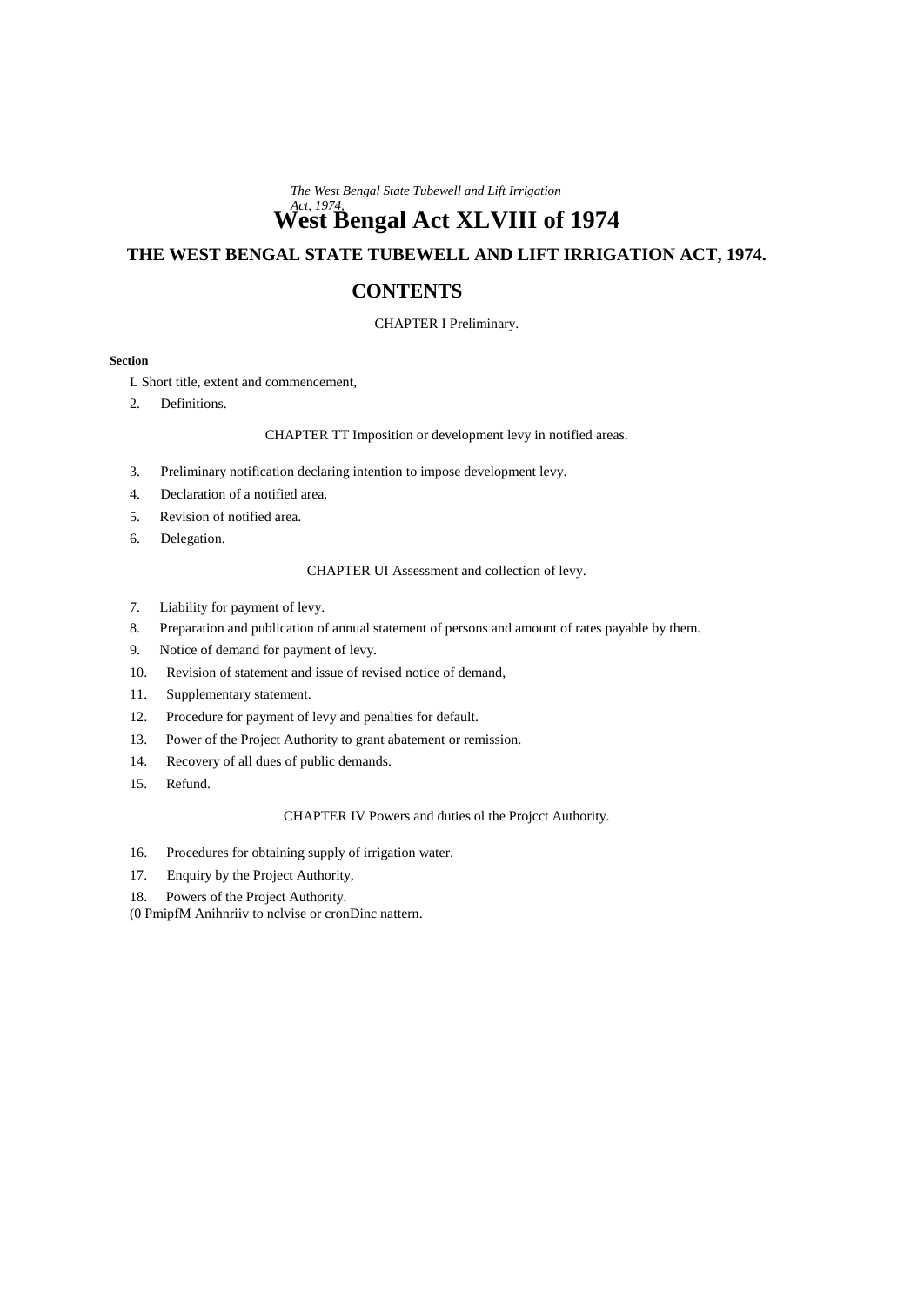# [West Ben. Act XLVIII of 1974.]

### CHAPTER V Maintenance, supervision and control.

Inspection and supervision by the Chief Engineer.

Submission of reports by the Chief Engineer.

Submission of returns by the Project Authority.

Maintenance of records by the Project Authority.

# CHAPTER VI Miscellaneous.

Bar to objections to the imposition of levy.

Revision.

Appeals. **20.**

- 21. Powers of entry, etc.
- 22. Power to compel production of statements and documents.
- 23. Power of Collector and Project Authority to enforce attendance of witnesses and production of documents.

Claims for compensation for damages.

Appeals against award of compensation,

Bar to suit for compensation for damage.

- 24, Indemnity.
- 25, Costs in any appeals and revisions.
- Levy not to preclude collection of cess, tax or land revenue. **26.**
- Restriction lo enhance rates, rents or taxes. **27.**
- Proceedings not to be invalidated by irregularities. 28
- Power of tJie State Government to grant exemption. **29,**
- Supply of copies of entries in statements. 30,
- Punishment for abuse of water and for unauthorised use of water. **31.**
- Power lo make rules. **32,**
- THE SCHEDULE. **33.**
- **34,**
- **35.**
- **36,**
- **37.**
- **38,**
- **39,**
- 40,
- 41,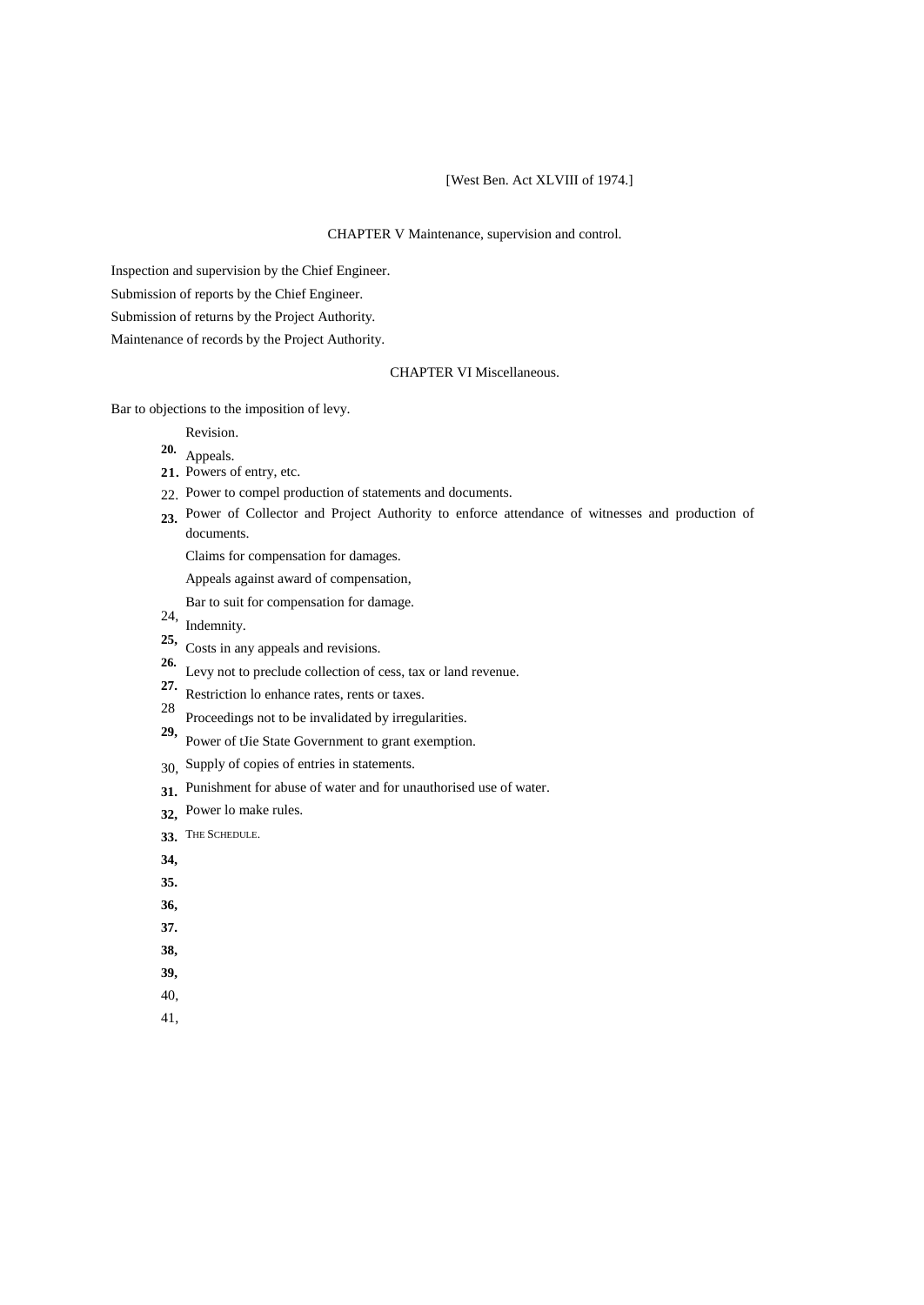*The West Bengal State Tubewell and Lift Irrigation*

# *Act, 1974,* **West Bengal Act XLVIII of 1974' THE WEST BENGAL STATE TUBEWELL AND LIFT IRRIGATION ACT, 1974.**

*[Passedby the (Vest fieiigat Legislature.]*

*[12lh December, 1974.}*

*An Act to provide for the development ofagricultural lands in WW; Bengal by tubcweil and lift irrigation projects and fur the imposition of levy or levies in respect of lands served by any such irrigation projects.*

WHEREAS it is expedient to provide for I he development of agricultural fands in West Bengal by tubewell and lift irrigation projects and for the imposition oflevy or levies in respect of 1 ands served by any such irrigation projects;

It is hereby enacted in the Twenty-fifth Year of the Republic of India, by the Legislature of West Bengal, as Follows:—

#### **CHAPTER I**

# **Preliminary**

- 1. (1) This Act may be called the West Bengal Slate Tubcweil and **Short tiiie,** Lift Irrigation **Act,** 1974, **extent** 
	- cujnmciiLC-
- (2) It extends to the whole of West Bengal. mcnl,

(3) It shall comc into <sup>1</sup>force in such area or areas and on such date or dates as the Stale Government may, by notification in the *Official Gazette,* appoint and different dates may be appointed For different areas or for different provisions of this Acf.

- 2. In this Act, unless there is anything repugnant in the subject or Definitions, conicxt,—
	- (a) "agricultural lands" means lands used for agriculture and includes lands used for growing fruits, vegetables and the
		- **like** mid **cullurablc waste** or **Tallow lands** but **not homestead ■ lands;**
	- (b) "appellate authority" means the authority referred to in section 26, to hear and dispose of appeals under this Ac(;

'For Statement or Objecis and Reasons, *see* the *Catriilra Gazelle. Euraordinary.* Pin IV (if (he *19th* November. J 974. page 3007.

**©**

**and**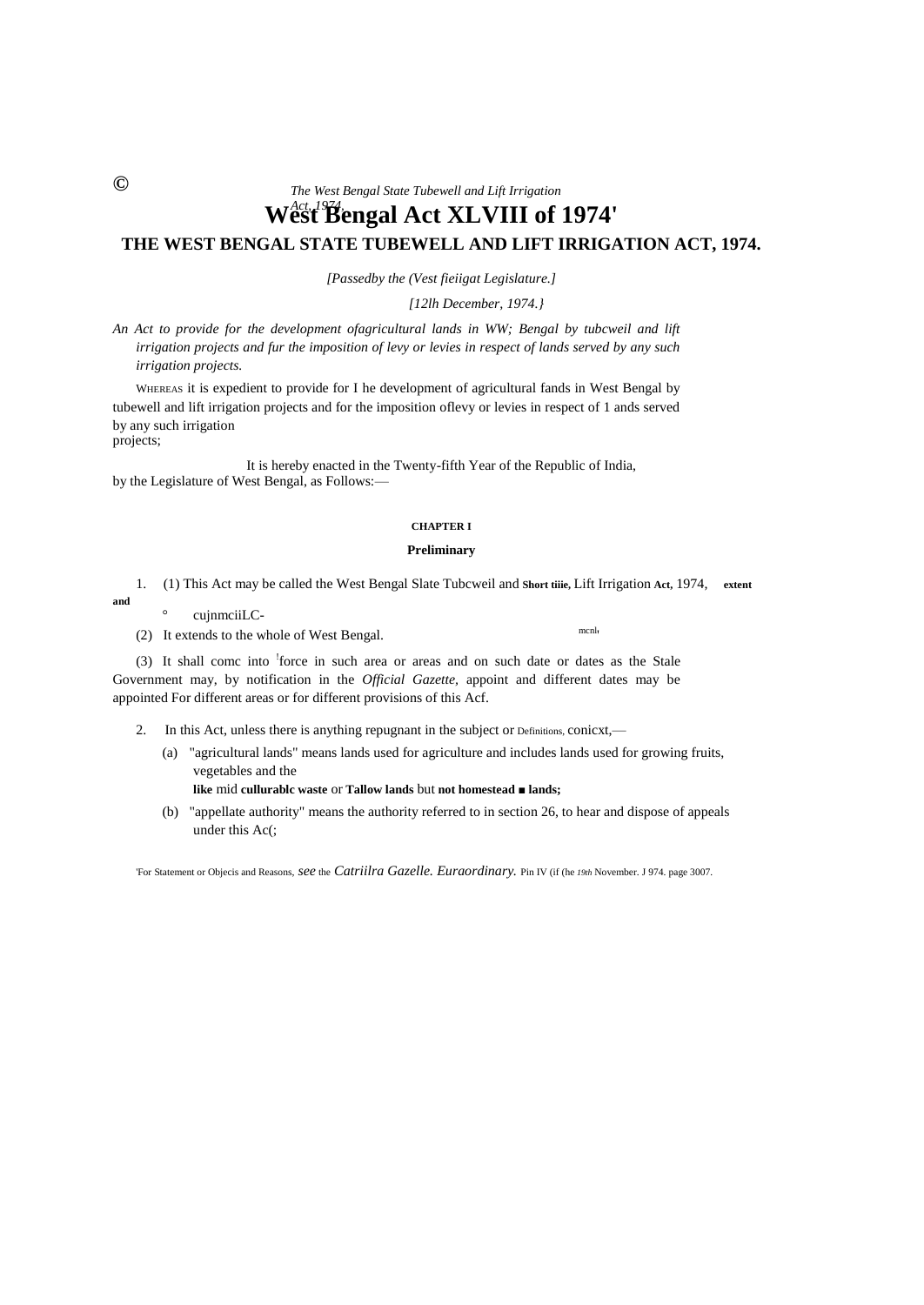[West Ben. Act

#### *(Chapter !.—Preliminary.—Scctioit* **2.)**

(c) "Chief Engineer" means the Chief Engineer (Agriculture) - in the

Department of Agriculture and Community

Development and includes any Engineer subordinate to him, but not below the rank of an Executive Engineer, who is aulhorised by the Chief Engineer lo act on his behalf for ihi! purposes of this Act,

- (d) "Collector" includes (he Additional District Magistrate und any other officer, nut below [lie rank of a Deputy Collector, specially empowered by the Slate Government to perform all or any of the functions of a Collector under this Act;
- (e) "command area" means any area which is served by an irrigation projecL located within such area shown in a map prepared by the Chief Engineer describing and delineating its local limits arul boundaries; such command urea may be different with respect to *kUarif, pre-kharif, rabi* seasons or summer crop;
- (0 "crop" means any of the *pre-kliarif, kharij rabi* or summer crops or other fruits, vegetables us specified in the Schedule to this Act:

Provided thai the State Government may, by notification in the *Official Gazette*, revise the Schedule by such addition [hereto or alteration therein, as the Slate Government may consider necessary from lime to lime;

- (g) "development levy" means a levy imposed under (his Act in respect of any area and payable by every person being e i the r th e o wrier oraccupier of **Agricultural** lands within thnt area, who does not avail of the irrigation facility from deep in be wells or shallow lubewells owned by Government or river lift or other irrigation schemes of Government for any season other than A/jan/duringn year by way of requisition for water, for the plot concerned, and payable at such rate *per annum* for every hectare or agricultural land in the notified area of an irrigation project as may be fixed by the Slate Government by notification referred to in section 3;
- (h) "irrigation project" means a project **of** the Slate Government for providing irrigation facilities **to** any agricultural land through a tubewell which may be either a deep tubewell or **a shallow** tubewell or **lift** (pumping) plant set up for the purpose and declared by the **Chier** Engineer, by notification in [he *Official Gazette,* ty be an irrigation **pTojcct** for ihe purposes of this Act;
- (i) "levy" includes both development levy and user's levy: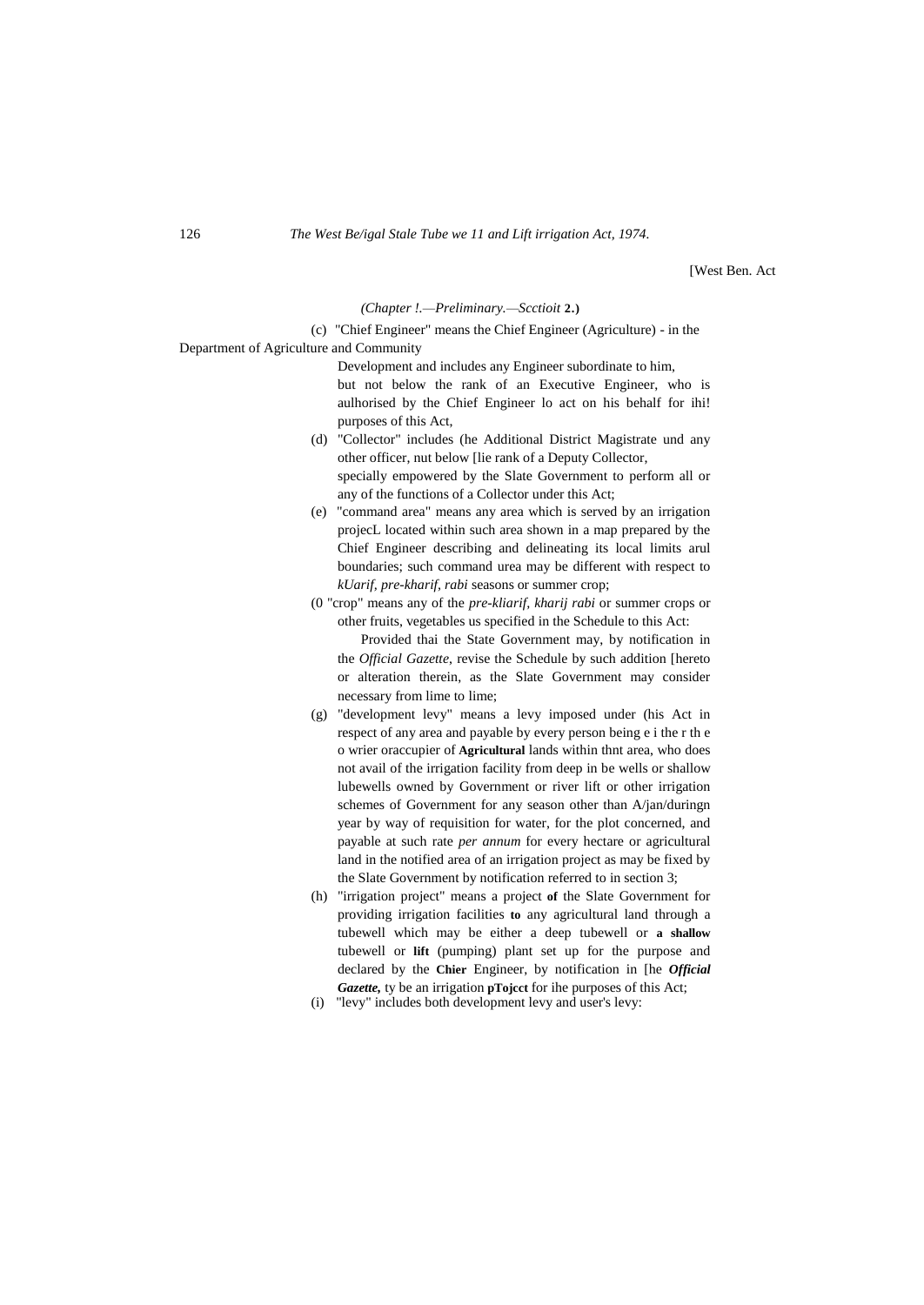#### *The West Bengal State Tubewell and Lift Irrigation Act, 1974,*

*(Chapter II.—Imposition of development levy in notified areas.— Section 3.)*

- (j) "notified area'' means an area declared as such by notification under section 4;
- (k) "prescribed" means prescribed by rules made under this Act;
- (1) "Project Authority", in relation loan irrigation projeci, means the Block Development. Officer having jurisdiction or an officer appointed by the State Govemmeni lo be in charge of operation, control or conductofbusinessofsuch irrigation project;
- (m) "revisional authority" means the authority referred to in section **25** for ihe purpose of hearing and disposing of any reference under this Act;
- (n) "user's levy" means a levy imposed under this Aci and payable by Ihe owner or (he occupier of any land who applies for supply of water lo such land under this Act Tor irrigation of any crap within ihe command area of a projeci, at such rate which may be fixed by the Slate Government for any particular crop in a particular season of ihe year. A *bargadar* cultivating land shall be treated as an occupier for the purpose of this Acl.

*Explanation.—"Bargadar"* in ihis clause has the same **West** Ben. meaning as in clause **(2)** of section **2** of the West Bengal Land Reforms Act, **1955;**

> (o) "year", in relation lo the assessment and collection of development or user's levy, means a year commencing from the first day of the month of July in any year and ending on the thirtieth day of the month of June following that year, and includes any part of such year.

CHAPTER IT Imposition of development levy in notified areas 3. (1) Whenever in the opinion of ihe State Govemmeni any area Preliminary has been developed or is likely to be developed by reason of being wilhin the command area of an irrigation project, the Slaie Govemmeni may, **intention** io by notification in the prescribed form, declare iIs intention to impose a development levy for thai area at such rate as may be specified in  $\frac{lev}{T}$  such notification payable by the persons referred lo in clause (g) of section 2.

"eel ar i n'g<sup>0</sup>

XLVIH of 1974.]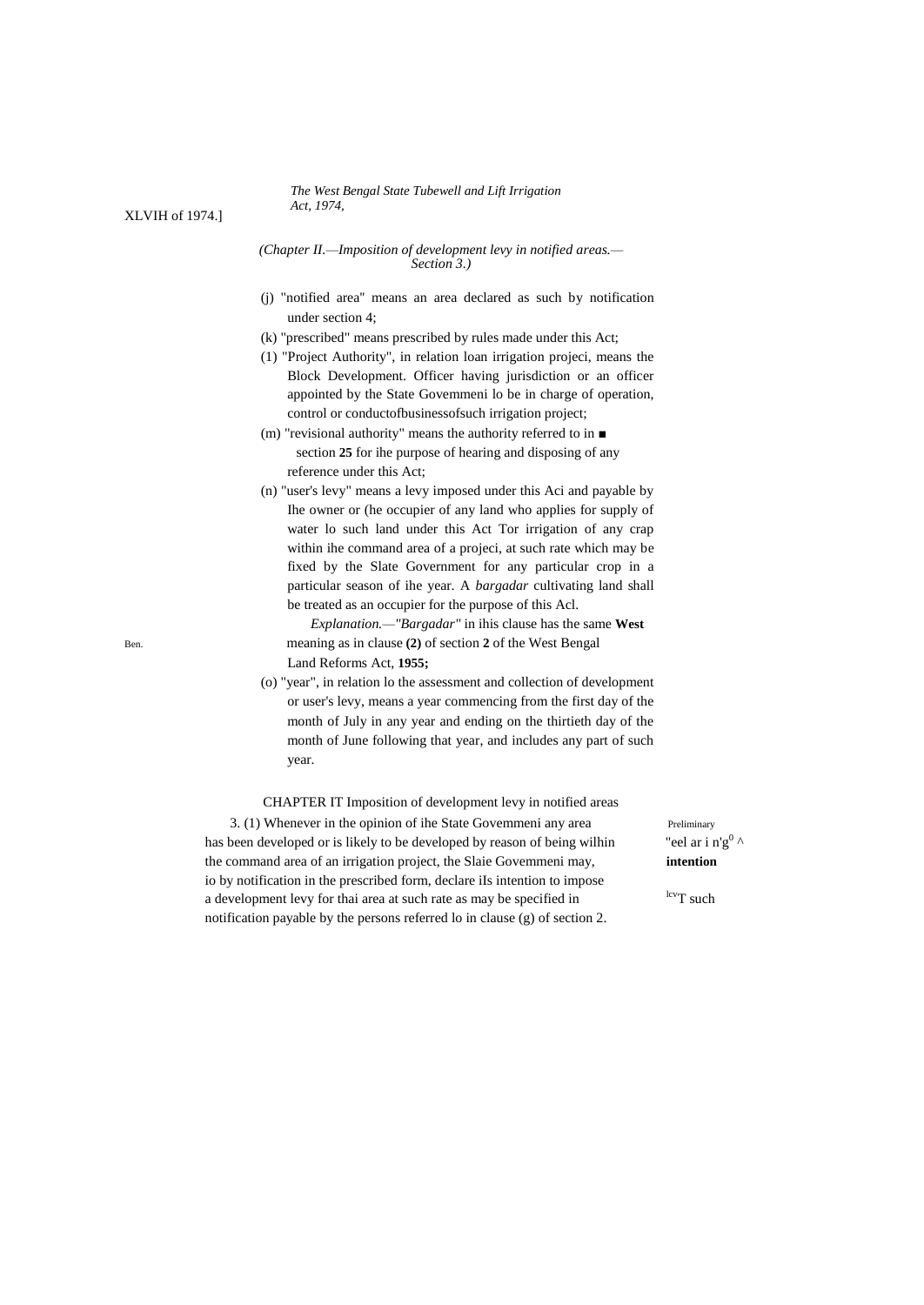#### *The West Bengal State Tubewell and Lifi Irrigation Act, 1974.*

[West Ben. Act

.........-................................................................ ■

# *{Chapter II.—Imposition of development levy in notified areas.— Sections 4-6.—Chapter III.—Assessment and collection of levy.— Section 7.)*

(2) A notification under sub-sec lion (i) shall be published in the *Official Gazette,* and shall slale the following additional particulars, namely:—

- (a) a full description of (he irrigation project and its command area or such part of ihe command area in rcspcct of which llie development levy is [o be imposed;
- (b) the dale with effect From which imposition of ihe development levy and user's levy is proposed to be effective;
	- . and
- (c) the dale within which objection, if any, lo ihe intended imposition should be filed.

Declaratio n of a notified arc J,

4. On ihe expiry of the period referred to in clause (c) of subsection (2) of section 3 and after considering objections or suggestions, if any, the Snte Government shall by notification in the *Official Gazette* and also in such other manner as may be prescribed, either wholly withdraw or confirm its previous declaration under section 3, or make a revised declaration in the prescribed form specifying therein the revisions made, and, on such confirmation or issue of it revised declaration, the whole of the area mentioned in the declaration so confirmed, or such part thereof as may be mentioned in the revised declaration, as the case may be, shall, wilh cffect from the date specified in the notification, be deemed to be a notified area for ihe purpose of (his Act,

5. The Stale Government may, so far as may be in ihe manner hereinbefore provided, from time lo lime include in or'exclude from any notified area, tiny area which, in ihe opinion of Ihe Slate Government, has benefited or has not benefited, as the case mny be, from the improvement work.

Revision of notified area.

Delegation. 6. The Staid Government may, subject to such conditions as (he State Government may deem fit to impose, delegate all or any of iLs functions under ihis Chapter to the Chief Engineer.

# CHAPTER III Assessment and collection of levy

7. The liability for payment of levy under this Act shall be on the owners or occupiers of lands included in a notified area:

Liability for pay mem of levy.

128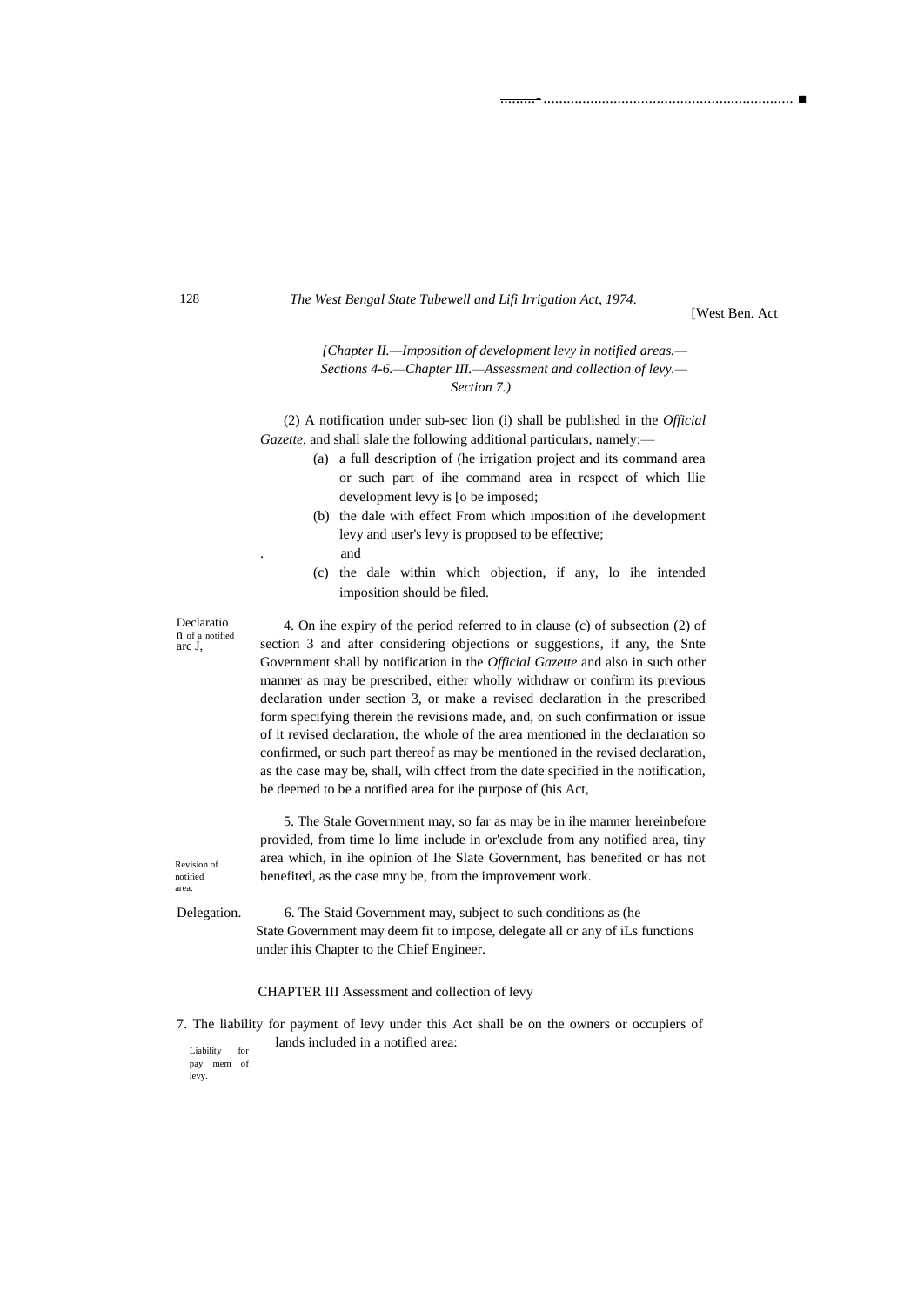*(Chapter HI.—Assessment and collection of levy.—Sections 8-11.)*

1956.

**XLVIFropided 4.** That where any such land is cultivated by a *bargadar* as defined in clause (2) of *The West Bengal State Tubcweil and Lift Irrigation Act, 1974.* **129** section 2 of the West Bengal Land Reforms Act, 1955 and thai *bargadar* applies for supply of water lo a particular plot or plots of land, he shall be treated as an occupier of the plot or plots and shall be liable Lopay the user's levy, provided that he shall be entitled to recovcr from the owner half of the amount so paid by him.

West Den. A a X of 8. The Project Authority shall, from time to lime, prepare and publish in Ihe prescribed form and manner for a notified area or any part thereof a statement showing—

# (i) **the name of every person who is liable Lo pay development levy or user's levy or both in rcspcct of any land in such area or part, and**

(ii) the amount of development levy or user's levy or both to be paid by each such person annually or otherwise, in respect of such land.

9. The Project Authority shall serve a notice of demand in the prescribed form and manner and containing the prescribed particulars on every person whose name appears in the statement published under section 8 requiring him lo pay the levy by such dale or dates as may be specified in the notice.

10. **(1)** Within such period after **Ihe** publication of a statement under section 8 as may be prescribed, the Project Authority shall, in accordance with rules made under this Aci, republish ihe statement with such modifications as he may have made as a result of representations submitted to him within the prescribed period by persons whose names were included therein, and, subjcct lo any decisions by any revisional or appellate authority, all entries in ihe statement as thus republished shall be presumed for the purposes or this Act lo be correct in every particular.

(2) If the Project Authority makes any modification in the statement referred to in sub-section (1), he shall serve on the person concerned a revised notice of demand in ihe prescribed form and manner and containing the prescribed particulars.

11. (1) The Project Authority may, from time to lime, add to or alter in the prescribed manner any statement published under section 8 or republished under sub-section (1) of section 10. In such case the Project Authority shall publish in the prescribed form and manner a supplementary statement showing ihe addition or alteration made by him, and the provisions of this Act shall apply to such supplementary statement as if it were a siniemeni oublishcd under scclion 8.

Pre para li on and publication of annual statement of persons and amount of rales payable by ihem.

Notice of demand for payment of levy,

Revision or stale menl and Supplementerwised notice ståtementd.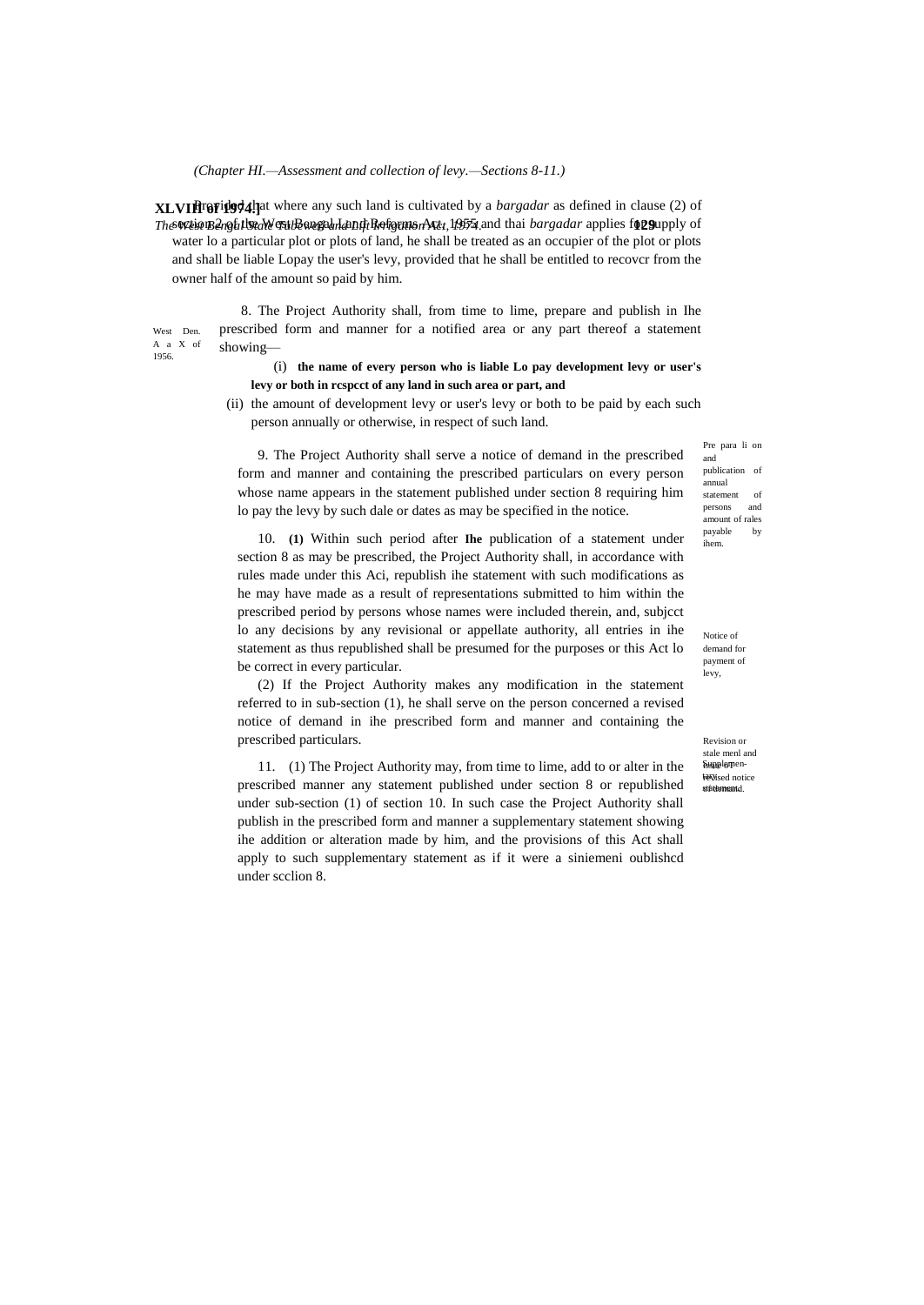*The West Bengal State Tubewell and Lift Irrigation Act, 1974,*

**[West Bun. Acl**

# *(Chapter HI.—Assessment and collection of levy.— Sections 12-15,)*

(2) Where any addition or alteration is required as a resuh of a decision of a revisions! or appellate authority, the Project Authority shall add to or alter the statement accordingly, and it shall not be ncccssary to publish any supplementary statement in respect thereof under sub-section (I).

P^ot'uduri 12. (1) It shall be the duty of every person receiving a notice of onevyamJ<sup>1</sup> demand Tor payment of development levy and user's levy to effect ikfjul"<sup>rot</sup> payment thereof within tlie date specified in the notice,

> (2) If any person receiving a notice of demand neglects cr fails to pay the amount due from him within the due date, lie shall also be liable to pay interest at such rate not exceeding six *per camion per annum,* as *;* may be fixed by the Stale Government from lime to time, on the amount of levy due from him and for ihe period from Hie date of default to ihe dale of full payment.

> (3) Any payment of levy and interest under this Act shall be made lo the Project Authority in such mannei as niny be specified by ihe Project Authority in the notice of demand and credited to the accounts of the State Government under Ihe head to be notified by the State Government, and against every such payment the Projcct Authority shall issue a receipt in Ihe prescribed form.

> 13. **Notwithstanding anything contained in this Act, the Projcct Authority may, under such circumstances, subject to such conditions and in accordance with such manner as may be prescribed, grant abatement or remission of the levy or interest, payable under this Act or extend viie period within which such levy** ot **interest thereon is to be paid.**

Piojctl Auilioriiy to gmm abJiemcr.l or remission.

Power of 111i;

**Rccovttry of** ull dues us <sub>public;</sub><br>dOHKlEKi

S. **Ben. Acl**  Bengal Public Demands Recovery Acl, 1913. 14. All arrears of levy and the interest due ihereon, payable to the Stale Government under this Act shall be recoverable as public demand under the

**111 of 1913.**

Refund, **15. If any person has paid any amount under this Act which, in accordance with the decision of the appellate or revisional authority, or in the opinion of ihe Project Authority, was not payable by such person, the Project Authority shall, in the prescribed manner, refund the amount lo such person.**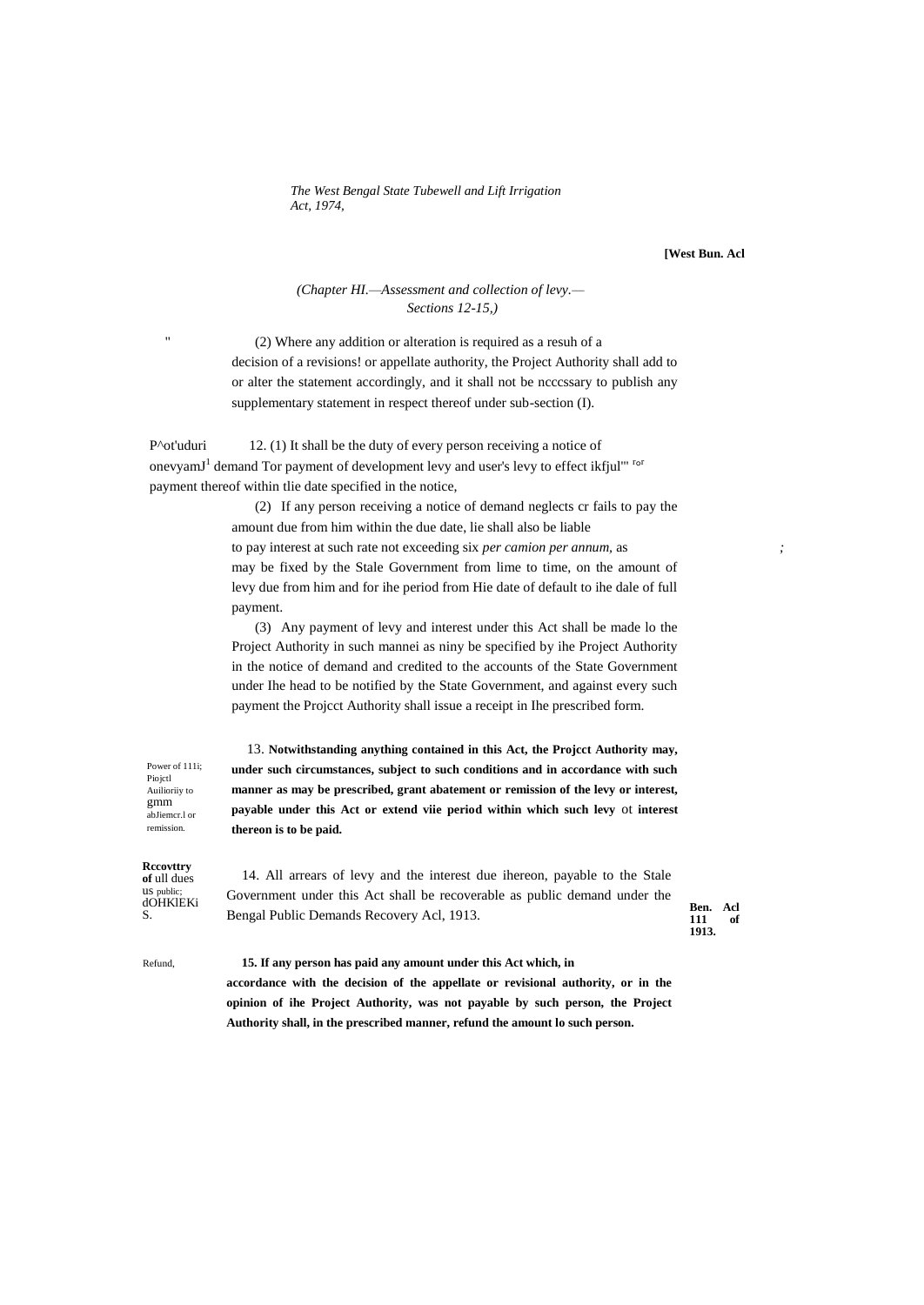*The West Bengal Stale Tubewell and Lift Irrigation Act, 1974,* **131**

#### *{Chapter IV.—Powers and duties of the Project Authority.— Sections 16-19.)*

#### CHAPTER IV Powers and duties of the Project Authority

16. (I) For obtaining supply of irrigation water Tor any agricultural land in a noli fled area every intending user shall submit at least thirty days before the dale from which ihe supply is wanted an indent in the prescribed form containing prescribed particulars to ihe Project Authority and shall also deposit the user's levy at the rate fixed by the Government for a Project for the crop on the basis of the total supply applied for. The farmer before making his indent shall also ensure that outstanding development levy has also been cleared.

(2) On grounds of hardship or in the interest of cultivation the Project Authority may accept (he indent at any lime before the date of actual supply.

17. The Project Authority shall receive all indent and user's levy against proper reccipl in the prescribed form and shall examine all valid indents and when satisfied lhat the water indented is required for use for irrigation of agricultural lands, pass the indent in Tull or with any variation as may be necessary in the public interest or for the purposes of this Act, or refuse any indent, subject however to ihe decision of ihe revisional and appellate authority.

18. (1) Submission of any indent by an user of irrigation water shall not entitle him to claim such water as a matter of right.

(2) The Project Authority may refuse to supply water or refrain from supplying waler either in part or in full, when due to any mechanical breakdown or disorder or any other reason, beyond the control of Ihe Project Authority it is not possible to supply water for irrigation.

(3) When the indent is not passed in full or when supply cannot be made in full, the Project Authority shall make proportionate refund of the user's levy within such time as may be prescribed.

(4) In supplying water against indents, normally the supply will be made in order of the distance of the plots applied from the installation.

*19.* The Projcct Authority shall advise the indentors on cropping pattern for different seasons in a notified area and such indentors shall as far as may be followed such advice.

Procedures for obi ami ng supply of inigmicKi ualer.

Enquiry by [he Project **Authority.** 

Powers or ihe Project Aulhorily.

Projcci Authority lo advise on cropping rv\*IPp">pn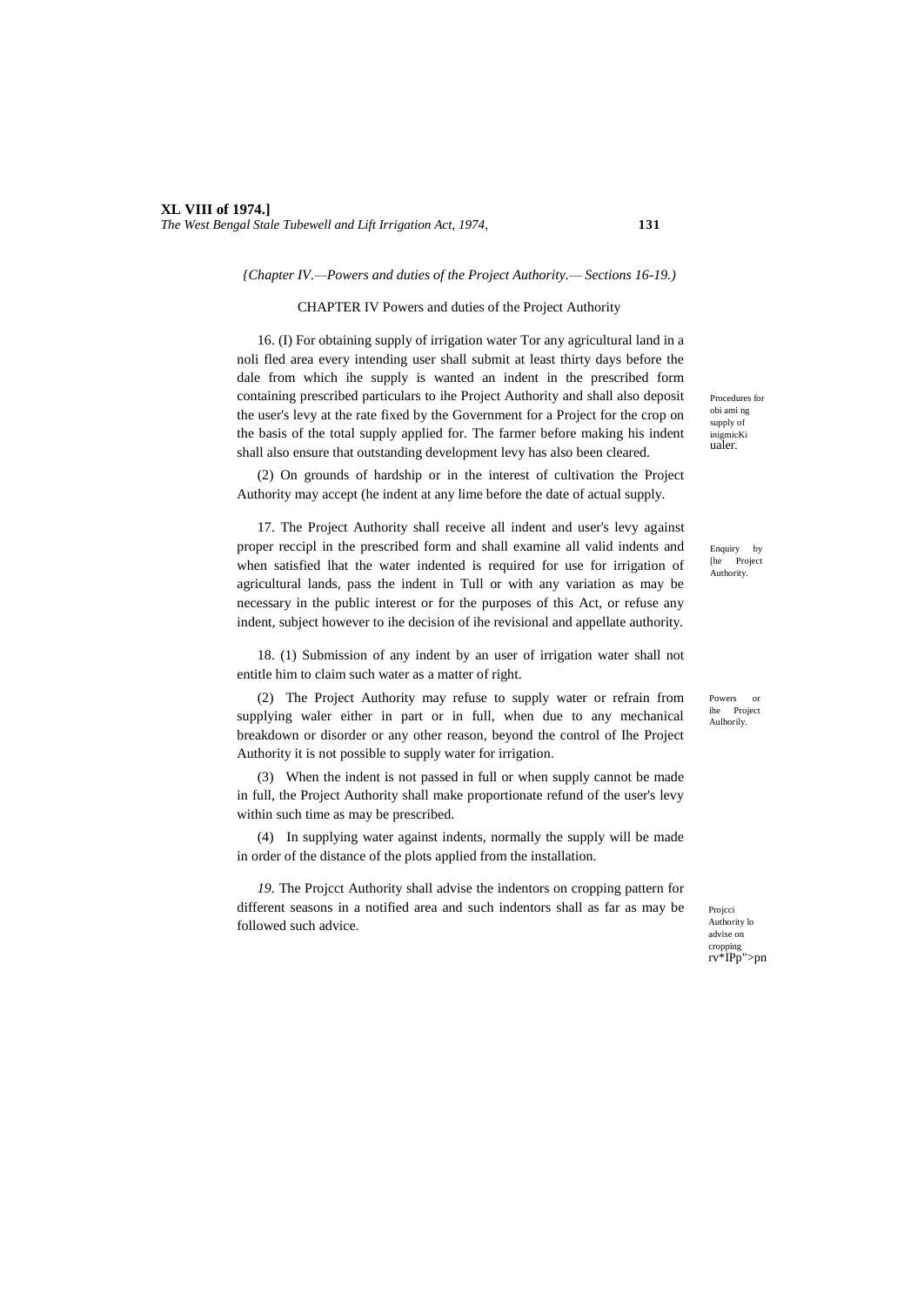# **[West Ben. Act**

#### **132** *The West Bengal Stale Tube well and Lift Irrigation Acl, 1974.*

#### *{Chapter* V.—*Maintenance, supennsion and control.—Sections 20-23,)*

#### CHAPTER **V** Maintenance, supervision and control

20. For the purposes of this Act and subject lo any rules made thereunder, the Chief Engineer shall, in such manner as he may consider neccssary and expedient, provide for the efficient operation and maintenance of the irrigation projects in the notified areas and, for thai purpose provide for proper inspection and supervision of such projects and their command areas, regularly, either by himself or by competent engineers authorised by liirn, so as lo satisfy himself that the projects are operating properly.

21. The Chief Engineer shall submit lo the State Government half- yearly and annual reports in the months of November and May, respectively, in such forms as may be prescribed, stating—

- (a) the total number of irrigation projects and their particulars;
- (b) ihe total number of nolificd areas served by the irrigation projects; and
- (c) progress of development achieved in every notified area during the period under review in terms of—■
	- (i) net area covered by the irrigation,
	- (ii) installed capacity, and
	- (iii) capacity utilised.

22. The Project Authority shall submit to Ihe State Government halfyearly and annual returns in ihe months of November and May, respectively, in such forms as may be prescribed, slating the particulars of the development levy and user's levy, assessed, realised and outstanding at Lhe close of the period under review.

23. (1) The Project Authority shall maintain such books, records and accounts and in such forms and manner as may be prescribed, regarding—

- (a) the indents received, lhe supplies of irrigation water ordered, the lands receiving irrigation and the owners or occupiers thereof; and
- (b) **Lhe operalion and maintenance of the irrigation projccl and the conduct of ils business.**

(2) The Project Authority shall submit to the Chief Engineer und the Collector such particulars, reports or returns in such forms and manner as may be prescribed, or as may be asked for by the Chief Engineer or the Collector for the nurooses nf ihic Am

Inspection and supervision by<br>the Chief Chief Engineer.

Submission of reports by the Chief Engineer.

Submission of returns by lh£ Project Authority.

Maintenance of records by the Project **Authority**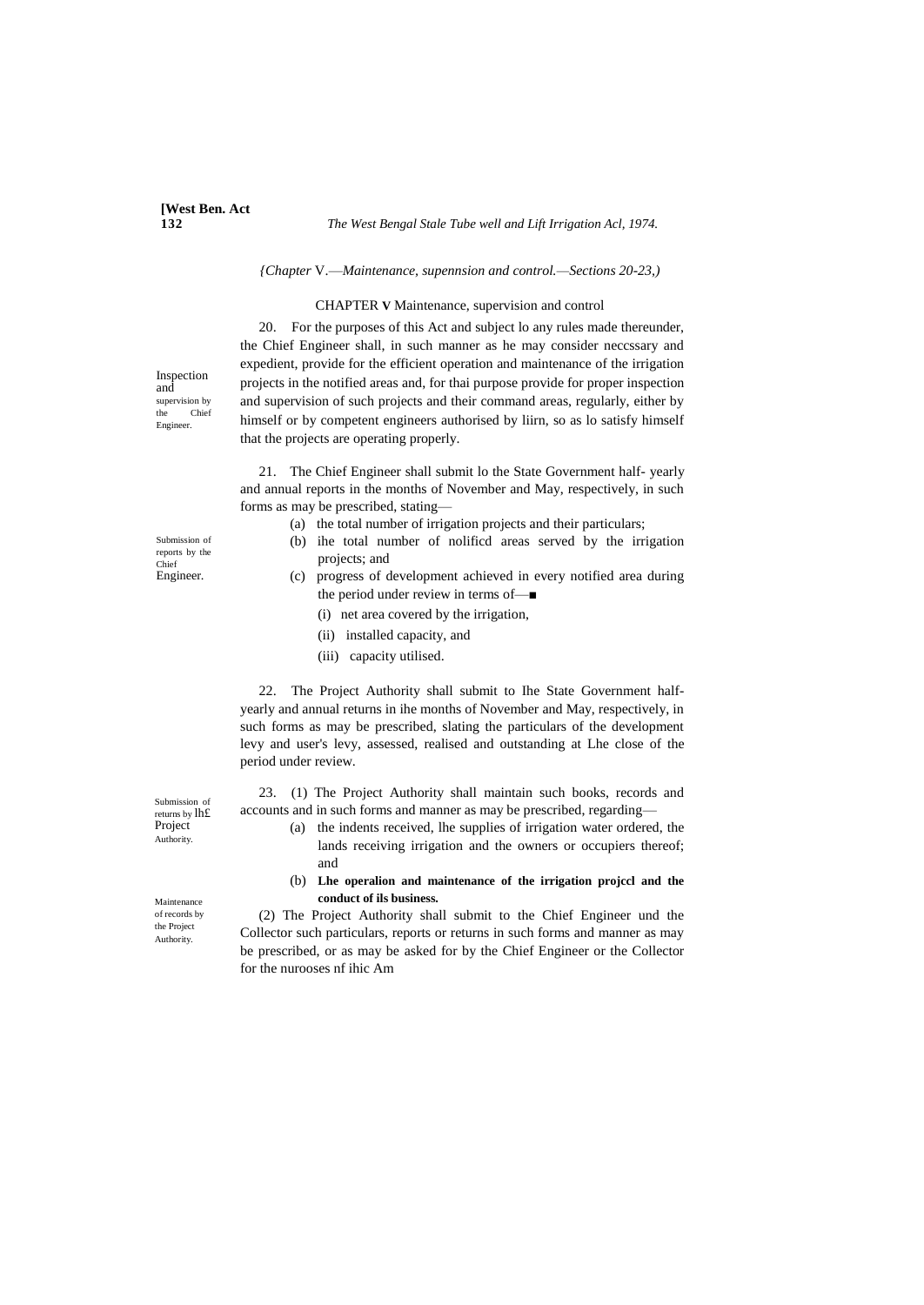# **of 1974.]** *The West Bengal Slate Tubewell and Lift Irrigation Act, 1974, 133*

*(Chapter Vf.—Miscellaneous.—Sections 24-27.)*

#### CHAPTER VI

#### Miscellaneous

24. No objection shall be taken to the imposition of the levy nor shall Bano the liability of any person to pay such levy be questioned except in the  $\wedge$ posi- $^0$ manner provided in this Act. lionoricvy.

25. (I) Any person considering himself aggrieved by an order Revision, passed—■

(a) by the Project Authority under sections 10, 1 [, or 13, or

(b) by the Projcct Authority under section 18,

may refer his case lo the revisional authority within such time, in accordance with such procedure and on payment of such fee, as may be prescribed and the revisional authority shall lake such decision thereon as it thinks fit.

(2) The revisional authority Tor hearing cases arising under clause (a) of sub-seciion (1) shall be ihe Collector of (he District and the revisional authority for hearing cases arising under clause (b) of the said sub-section shall be ihe Chief Engineer.

(3) As soon as a decision is taken by the revisional authority it shall communicate such decision to the Project Authority for taking necessary action thereon and a copy of every such order shall also be sent to the person instituting the case.

26. (I) Any person being aggrieved by an order of the revisional Appeals, authority may, within thirty days from the date of such order and in accordance with such procedure and on payment of such fee, as may

be prescribed, prefer an appeal before the appellate authority, that is,—

- (i) to the State Government in the Agriculture and Community Development Department if the revisional authority against whose decision the appeal is preferred was the Chief Engineer, and
- (ii) to the Commissioner of the Division ir the revisional authority against whose decision the appeal is preferred was (he Collector.
- (2) The order passed on such appeal by the appellate authority shall be final.

27. The Collector or the Chief Engineer or any other officer authorised Powers of by the Collector or the Chief Engineer as the case may be and liis servants  ${}^{\text{cnIr}}$ y.<sup>ctc</sup>- and workmen shall have the power, subject to such rules as may be made<br>in ihlC hphllF m I^nl^r Iinnn [infl nr hiTilflinnr nr I'infl nr hiTilflinrr nr incnnr»r nniF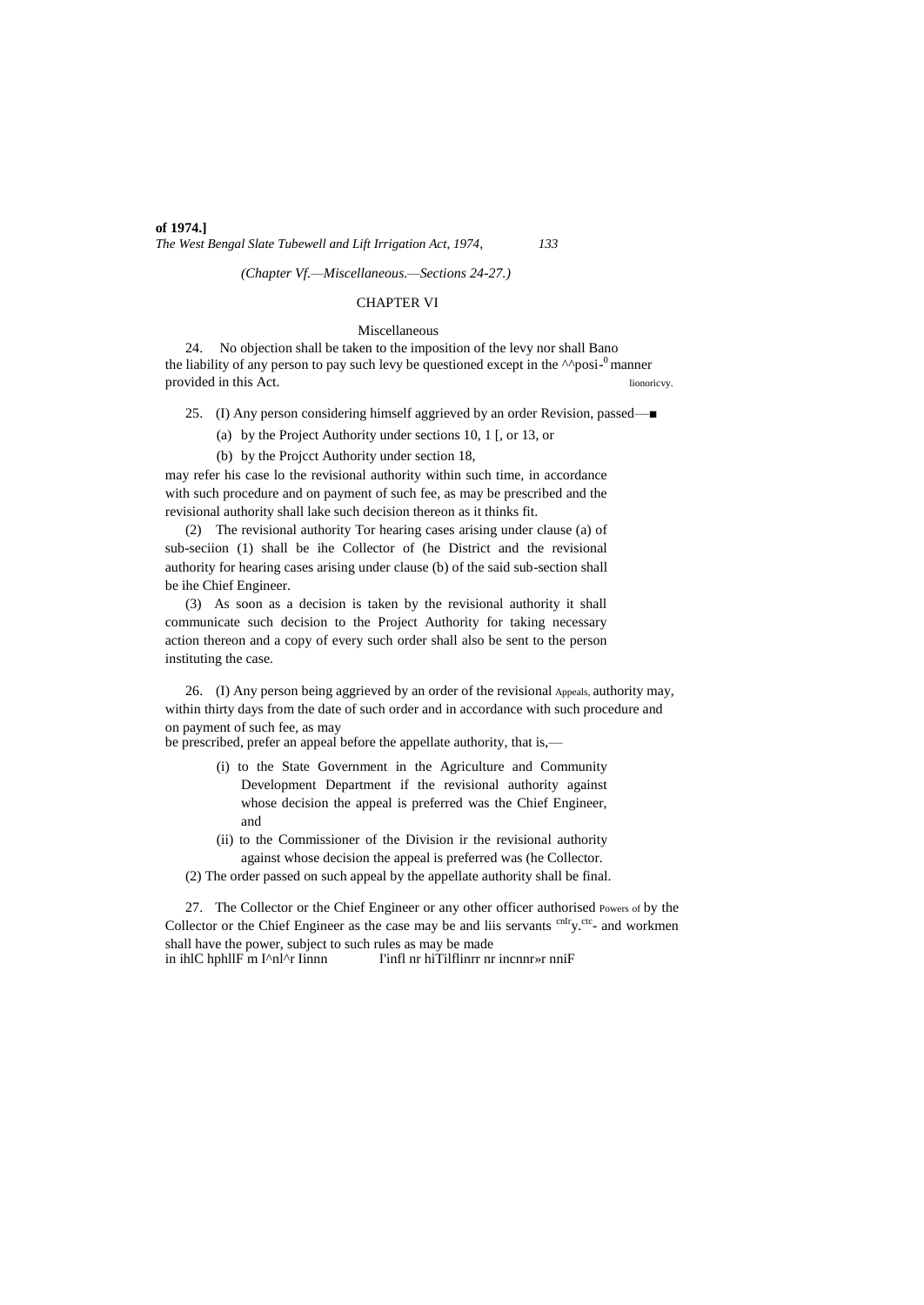**134** *The West Bengal State Tubewelt and Lift Irrigation Act, 1974.*

[West Ben. Act

#### *(Chapter VI,—Miscellaneous.—Sections 28-30.)*

property and lo set up, consirucl, repair and maintain field channels or underground pipelines or any irrigation project and to do such other acts as may be necessary for carrying out the purposes of this Act:

Provided that the Collector or the Chief Engineer or the officer authorised as aforesaid shall not enter into any building or any dwelling house or any enclosed courtyard or garden attached to dwelling house or any land with standing crops except by previous notice in the prescribed manner to the owner or occupier thereof, as the case may be:

Provided further that no person shall be entitled lo claim any compensation for damage of the land which may be caused as a result of construction and maintenance of channel or pipelines except in the manner as provided in section 30.

28. (I) Subject to rules made udder this Act, any of the officers or servants referred to in section 27 may, by notice, require any person to make and deliver to him a statement or to produce records or documents in his possession or control relating lo any land or other properly mentioned in that section, at the time and the place specified in the notice,

(2) Every person required to make or deliver a statement or to produce any record or document under this section shall be deemed legally bound to do so within the meaning of sections 175 and 176 of the Indian Penal Code.

45 of I860.

29, For the purposes of any inquiry under this Acl the Collector and the Project Authorily shall have power lo summon and enforce lhe uUendance of witnesses, including the persons interested or any of them, and compcl the production of documents by the same means and, so far as may be, in the same manner as is provided in the case of a Civil Court under lhe Code of Civil Procedure, 1908.

Power oi" Collector and Project Authority lo enforce at:end;ince of wilncsses and production of documents.

Claims Tor compensation Tor dTiTiiages. result of any work undertaken under this Act, the person by whom any damage or loss is sustained may, not later than three months after the first occurrence of lhe injury in respect or which the claim is preferred, prefer to the Collector a claim for compensation. (2) When a claim is preferred under sub-section (1), the Collector shall, in

30. (1) Whenever any land or any oilier property is injuriously affected as a

the prescribed manner, after such inquiry as lie deems proper and after considering any representations which may be made to him, determine the amount of compensation, iT any, which shall be granted.

Act 5 of 190S.

Power to com production

pet

or Maccmcn Lt anil doc u men is.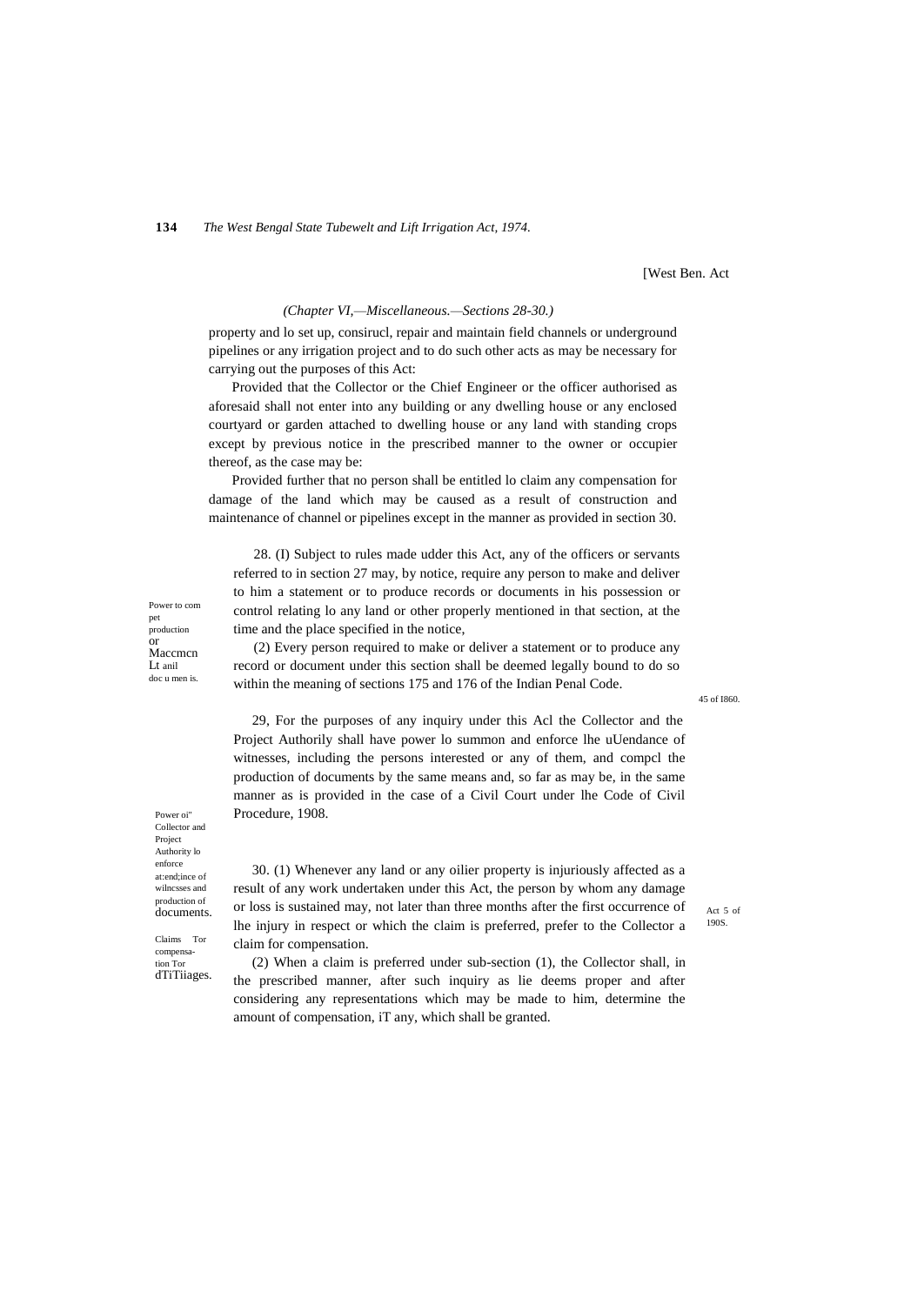*The West Bengal State Tubewell and Lift Irrigation Act, 1974.* **135** *{Chapter VI.—Miscellaneous.—Sections 31-37.)*

(3) In determining whether any land, if so, what amount of compensation shall be granted, the Collector shall be hound by the provisions of any rules made by the State Government regulating the grant of compensation under [his Act.

(4) If any dispute arises after the amount of compensation has been determined under this section, as to the apportionment of ihe same or any part thereof, Ihe Collector shall, in the prescribed manner, refer such dispute to the court and the court shall decide the same.

31. (I) Any person aggrieved by ao order of the Collector under sub-sea ion (2) of section 30 may within thirty days from the date of such order and on payment of [he prescribed fee, prefer an appeal in the prescribed manner to the Board of Revenue, West Bengal.

(2) The decision of the Board of Revenue, West Bengal, on such appeal shall be final.

32. No suit shall lie in any civil court for compensation for any damage, loss or injury resulting from any work done under this Acl.

33. No suit or other legal proceeding shall lie against any person for anything which is io good faith done or intended lo be done under this Act.

34. In any appeal or revision under this Act, the costs awarded in favour of the Stale Government shall be recoverable from the person against whom such costs are awarded as public demand.

35. Imposition of levy in any area under this Act shall not preclude the realisation or collection of any cess, lax or land revenue under any other Acl for the lime being in force in such area.

36. [n respecl of any land regarding which a levy has been imposed under this Act, no rates, rents or taxes payable under any other Act shall be enhanced by reason of any development effected or any benefit accruing from any development effected, under this Act.

37. No proceeding under this Act shall be defeated or invalidated by reasons of any defect or omission in the publication or service or any notice, statement or order unless material injury is done to any person on account of such defect or omission.

Appeals again si a want or compensation.

Bar la suit for compensation for damage.

[ndtimnily.

Costs in any appeals and revisions.

Levy no I to preclude collection of ccss,las nr (and revenue,

Kcs trie lion to enhance rates, rents or l;ixe<

Proceedings not to be invalidated

*.* irregularities,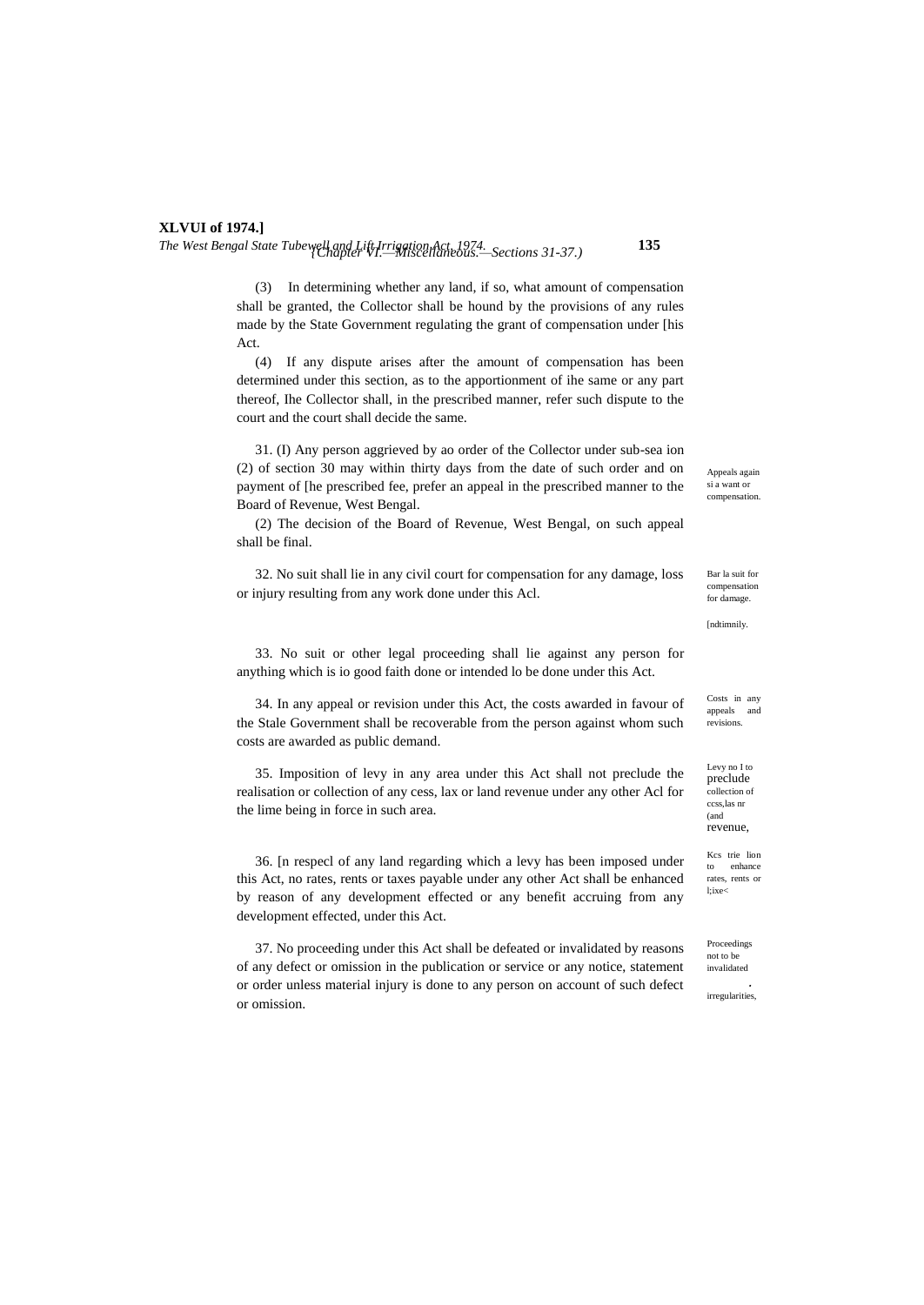# **136** *The West Bengal State Tubewelt and Lift Irrigation Act, 1974.*

[Wesi Ben. Acl

# *(Chapter VI.—Miscellaneous.—Sections 38-4L)*

Power of the **Stritc** Govc.nnienL lo gr^nl lincmplion

Supply of copies of unlriciin siaiernenls.

38. Notwithstanding anything coaf.lined in this Act, if Ihe Slate Government is satisfied that it is necessary or expedient in the public interest so lo do, Ihe Stale Government may, by notification in ilie *Official Gazelle,* exempt any class or classes of persons or any class or classes of agricultural lands from ill! or any of the provisions of this Act.

39. Copies of entries in any sLatemem, published under sections 8, 10 or [ 1, may be supplied lo any parson in ihe prescribed manner and on payment of the prescribed fee.

Punishmtiril for abustf of water and **for** unauthorise d use of water.

40. (1) Any abuse in ihe supply of water from an irrigation projcct by any person being a user of such waler within ihe meaning of section IS, or any unauthorised use of such water by any person shall be on offence punishable with imprisonment for a term which may extend to ilircc months or with fines which may extend to five hundred rupees or with both and for continuance of such offence, the offender shall be liable to an additional fine of twenty-five rupees per day so long as such offence is continued,

(2) An offence punishable under sub-scction (1) shall be cognizable,

(3) Any police officer noi bclnw ihe rank of a Sub-Inspector of Police may arrest without warrant any person against whom a reasonable complaint has been made or credible information has been received of his having been concerned in any offence punishable under sub-scction {]).

41. (1) The Slate Government may, by notification in the *Official Gazette,* make rules for carrying om ihe purposes of this Act.

(2) Tn particular and without prejudice to the generality of the foregoing power, such rules may provide for all or any of ihe following matters, namely:—

- (i) the manner in which the notification under section *A* is to be published;
- (ii) ihe manner in which ilie statement under section 8 is to be prepared and published;
- (iii) the manner in which a noiice of demand under section 9 is to be served;
- (iv) the period within which and the manner in which [he statement under sub-section (]) of section 10 is to be republished and the manner in which a revised notice of demand is to be served under sub-seciion (2) of the said section;

**Power lo mitkc rules.**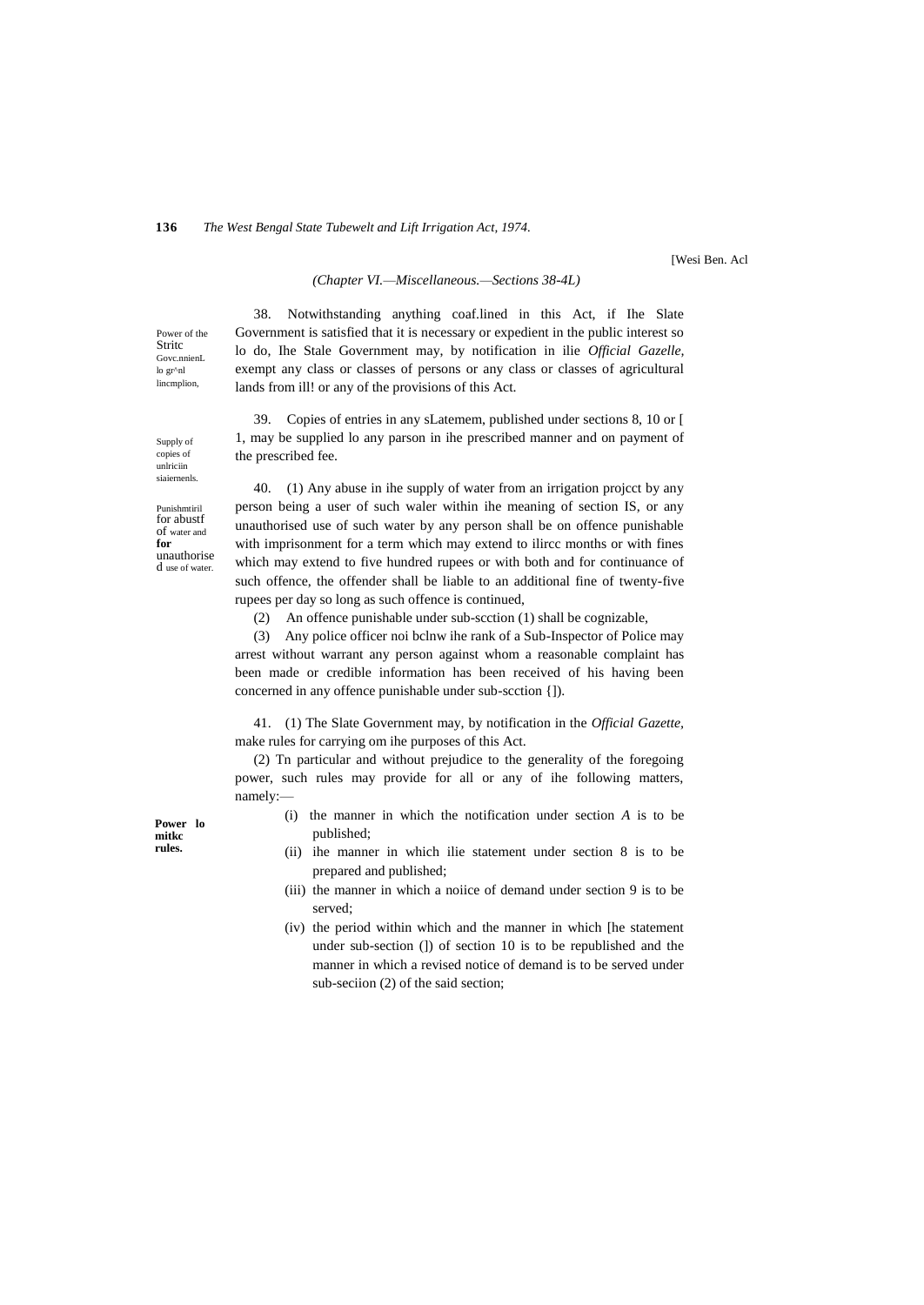#### **137** *The West Bengal State Tubewelt and Lift Irrigation Act, 1974.* **XLVIII or 1974.]** *{Chapter VI.—Miscellaneous.—Section 41.)*

- $(v)$  the manner in which additions or alterations to, and publication of, a statement under sub-section (I) of section 11 may be done;
- (vi) the conditions subject lo which and lhe manner in accordance with which the Project Aulhorily may grant abatement or remission under section 13;
- (vii) the manner in which the Projeci Aulhority may grant refund under section 15;
- (viii) particulars to be observed by the Chief Engineer for the efficient operation and maintenance or irrigation projects under section 20;
- (ix) lhe manner in which lhe Projcct Aulhorily shall maintain books, records and accounts and shall submit particulars, reports, etc., to the Chief Engineer or the Collector, referred to in sub-sections (1) and (2) of section 23;
- (x) the lime within which, the procedure in accordance with which and the fee on payment of which a case may be referred to the revisional authority under sub-section (1) of section 25;
- (xi) the procedure in accordance with which and the fee on payment of which an appeal may be preferred under subsection (1) of section 26;
- (xii) the conditions lo be observed and the manner in which notice is to be served in connection with entry, etc., upon any land or other property referred to in scciion 27;
- (xiii) lhe conditions, if any, subject to which statements may be asked to be made or records or documents may be asked to be produced under sub-seciion (1) of section 28;
- (xiv) lhe manner in which and the conditions subject to which the Col lector may grant compensation under sub-section (2) of section 30;
- (xv) the fee to be paid and the manner to be observed in preferring an appeal under sub-section  $(1)$  of section  $31$ ;
- (xvi) the manner in which copies of entries in any statement may be supplied under section 39 and the fees to be paid for such
- supply;
	- (xvii) forms to be prescribed under any of the provisions of this Act; and
	- (x viii) any oiher matter which, under any of the provisions of ihis Act, either expressly or by implication, is required to be nrescrihert or to hi\* nrrwirled fnr hv rules: